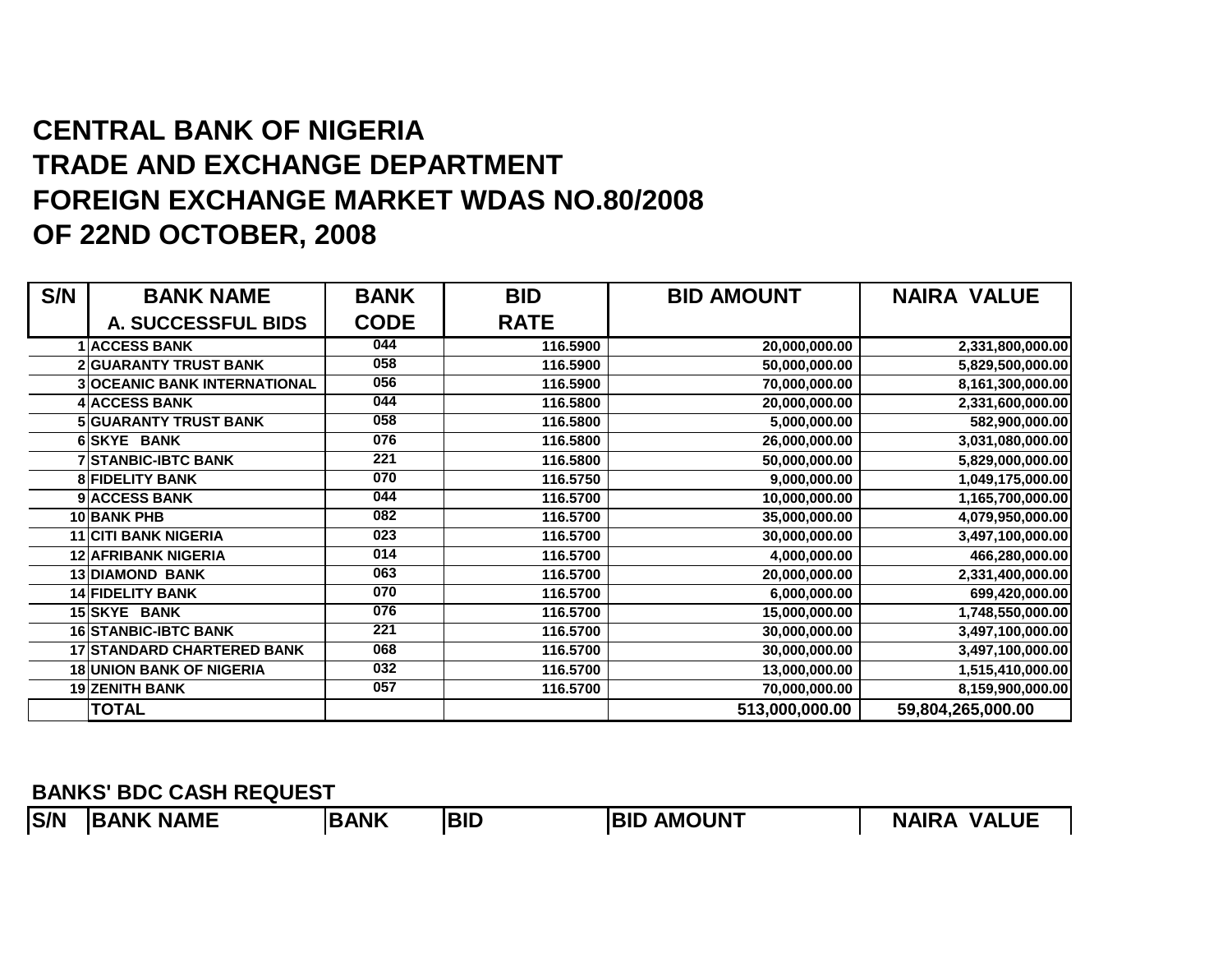| <b>SUCCESSFUL BIDS</b>          | <b>CODE</b> | <b>IRATE</b> |               |                  |
|---------------------------------|-------------|--------------|---------------|------------------|
| <b>1 ACCESS BANK</b>            | 044         | 116,5900     | 2,000,000.00  | 233,180,000.00   |
| <b>2 UNITED BANK FOR AFRICA</b> | 032         | 116,5800     | 2,000,000.00  | 233,160,000.00   |
| <b>3 FIDELITY BANK</b>          | 070         | 116,5700     | 2,000,000.00  | 233,140,000.00   |
| <b>4 SKYE BANK</b>              | 076         | 116,5700     | 2,000,000.00  | 233,140,000.00   |
| <b>5 UNION BANK OF NIGERIA</b>  | 032         | 116,5700     | 2.000.000.00  | 233,140,000.00   |
|                                 |             |              | 10,000,000.00 | 1,165,760,000.00 |

## **SUMMARY FOR WDAS NO.80/2008 OF 22ND OCTOBER, 2008**

| <b>1 AMOUNT OFFERED</b>             | US\$60,000,000.00  |
|-------------------------------------|--------------------|
| <b>2 AMOUNT SOLD AT WDAS</b>        | US\$513,000,000.00 |
| <b>3 AMOUNT SOLD AT BDC</b>         | US\$10,000,000.00  |
| <b>4 TOTAL AMOUNT SOLD</b>          | US\$523,000,000.00 |
| <b>5 NO. OF PARTICIPATING BANKS</b> | 22                 |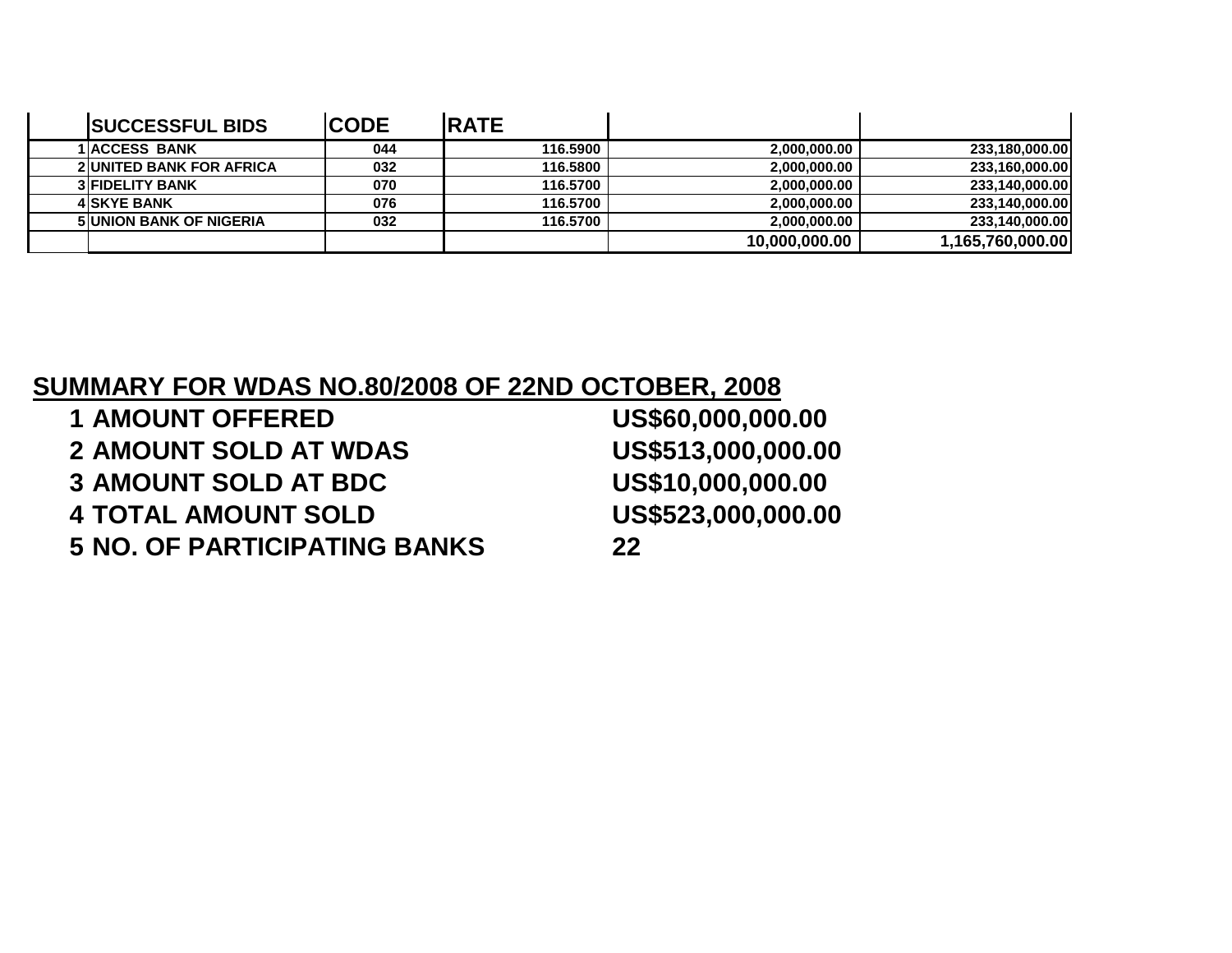| <b>1% COMMISSION</b> | <b>1% COMM. PLUS</b> |
|----------------------|----------------------|
|                      | <b>NAIRA VALUE</b>   |
| 23,318,000.00        | 2,355,118,000.00     |
| 58,295,000.00        | 5,887,795,000.00     |
| 81,613,000.00        | 8,242,913,000.00     |
| 23,316,000.00        | 2,354,916,000.00     |
| 5,829,000.00         | 588,729,000.00       |
| 30,310,800.00        | 3,061,390,800.00     |
| 58,290,000.00        | 5,887,290,000.00     |
| 10,491,750.00        | 1,059,666,750.00     |
| 11,657,000.00        | 1,177,357,000.00     |
| 40,799,500.00        | 4,120,749,500.00     |
| 34,971,000.00        | 3,532,071,000.00     |
| 4,662,800.00         | 470,942,800.00       |
| 23,314,000.00        | 2,354,714,000.00     |
| 6,994,200.00         | 706,414,200.00       |
| 17,485,500.00        | 1,766,035,500.00     |
| 34,971,000.00        | 3,532,071,000.00     |
| 34,971,000.00        | 3,532,071,000.00     |
| 15,154,100.00        | 1,530,564,100.00     |
| 81,599,000.00        | 8,241,499,000.00     |
| 598,042,650.00       | 60,402,307,650.00    |

**1% COMMISSION 1% COMM. PLUS**